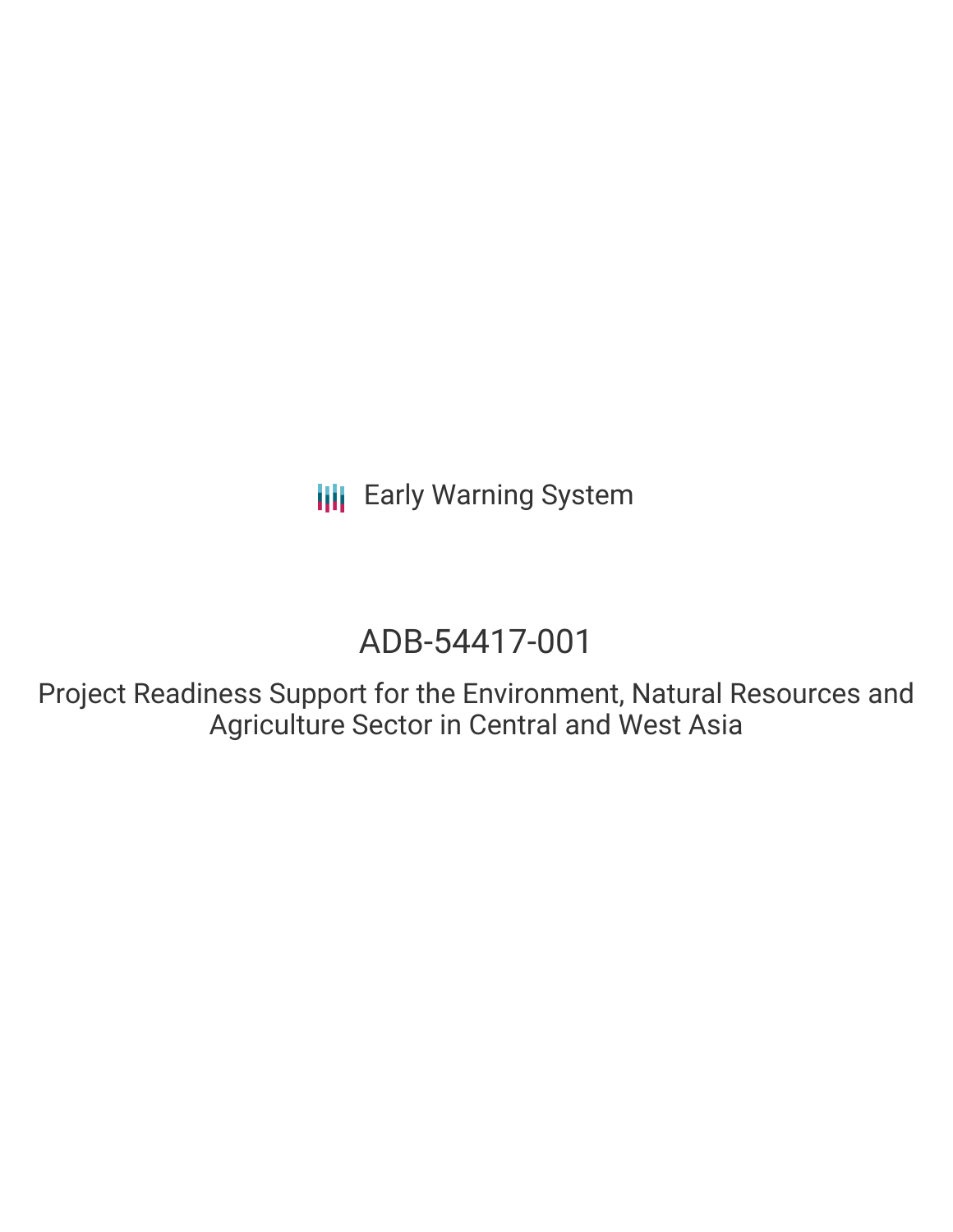

### Early Warning System Project Readiness Support for the Environment, Natural Resources and Agriculture Sector in Central and West Asia

### **Quick Facts**

| <b>Countries</b>               | Afghanistan, Azerbaijan, Georgia, Kyrgyzstan, Pakistan, Tajikistan, Uzbekistan |
|--------------------------------|--------------------------------------------------------------------------------|
| <b>Financial Institutions</b>  | Asian Development Bank (ADB)                                                   |
| <b>Status</b>                  | Active                                                                         |
| <b>Bank Risk Rating</b>        | U                                                                              |
| <b>Voting Date</b>             | 2020-12-22                                                                     |
| <b>Borrower</b>                | Regional                                                                       |
| <b>Sectors</b>                 | Agriculture and Forestry, Technical Cooperation                                |
| <b>Investment Type(s)</b>      | <b>Advisory Services</b>                                                       |
| <b>Investment Amount (USD)</b> | $$0.23$ million                                                                |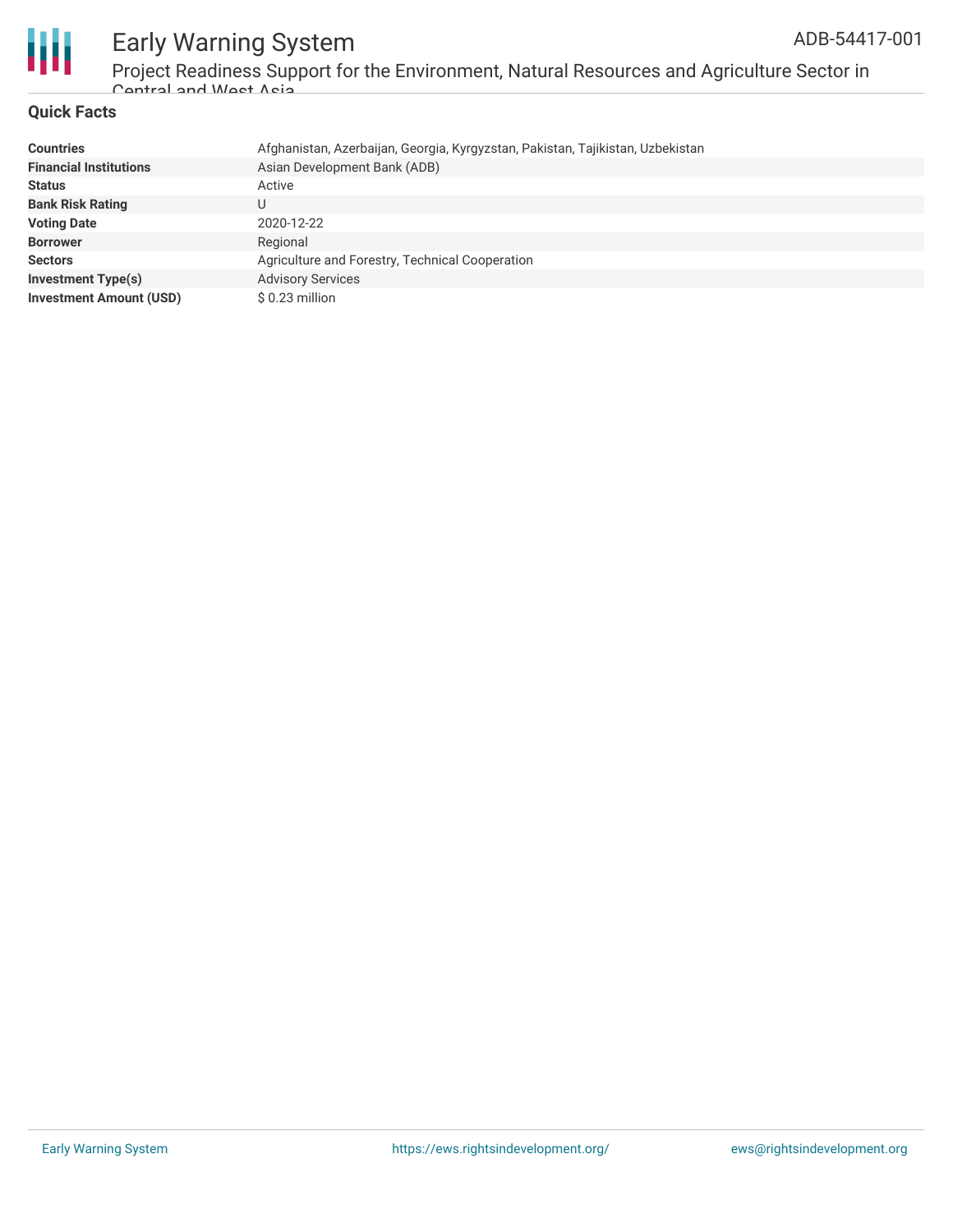

#### Early Warning System Project Readiness Support for the Environment, Natural Resources and Agriculture Sector in Central and West Asia ADB-54417-001

### **Project Description**

According to the bak website, "The regional knowledge and support TA will help improve readiness of projects during the processing and initial implementation stages for projects under the agriculture, natural resources and rural development (ANR) sector in developing member countries (DMCs) of the Central and West Asia Department (CWRD). The TA will support Afghanistan, the Kyrgyz Republic, Pakistan, Tajikistan, and Uzbekistan which have significant pipeline and ongoing projects of the sector. The TA will also cover Azerbaijan and Georgia which are either new to or have not been active in the ANR sector projects financed by the Asian Development Bank (ADB)."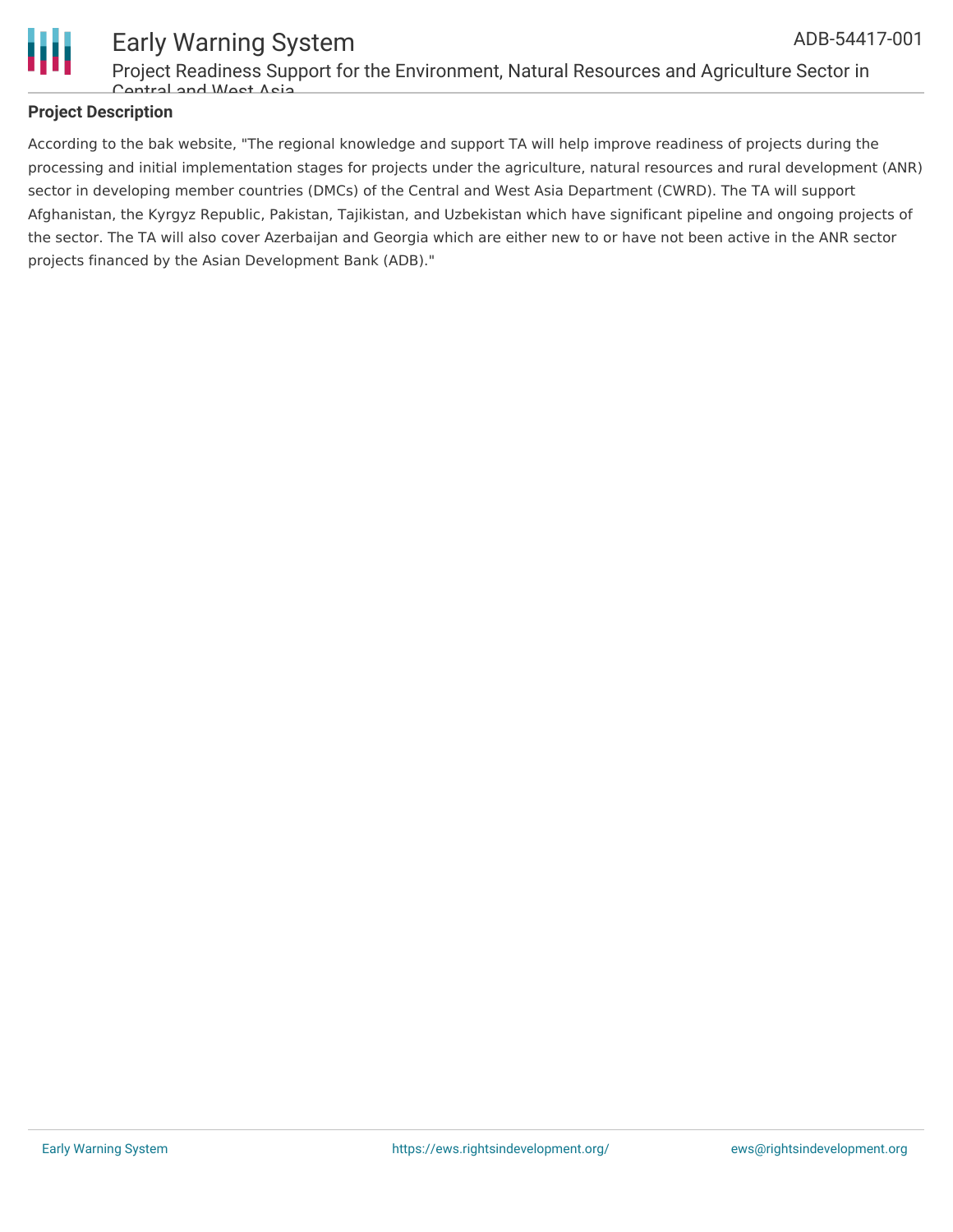



## Early Warning System

Project Readiness Support for the Environment, Natural Resources and Agriculture Sector in Cantral and Wast Asia

### **Investment Description**

Asian Development Bank (ADB)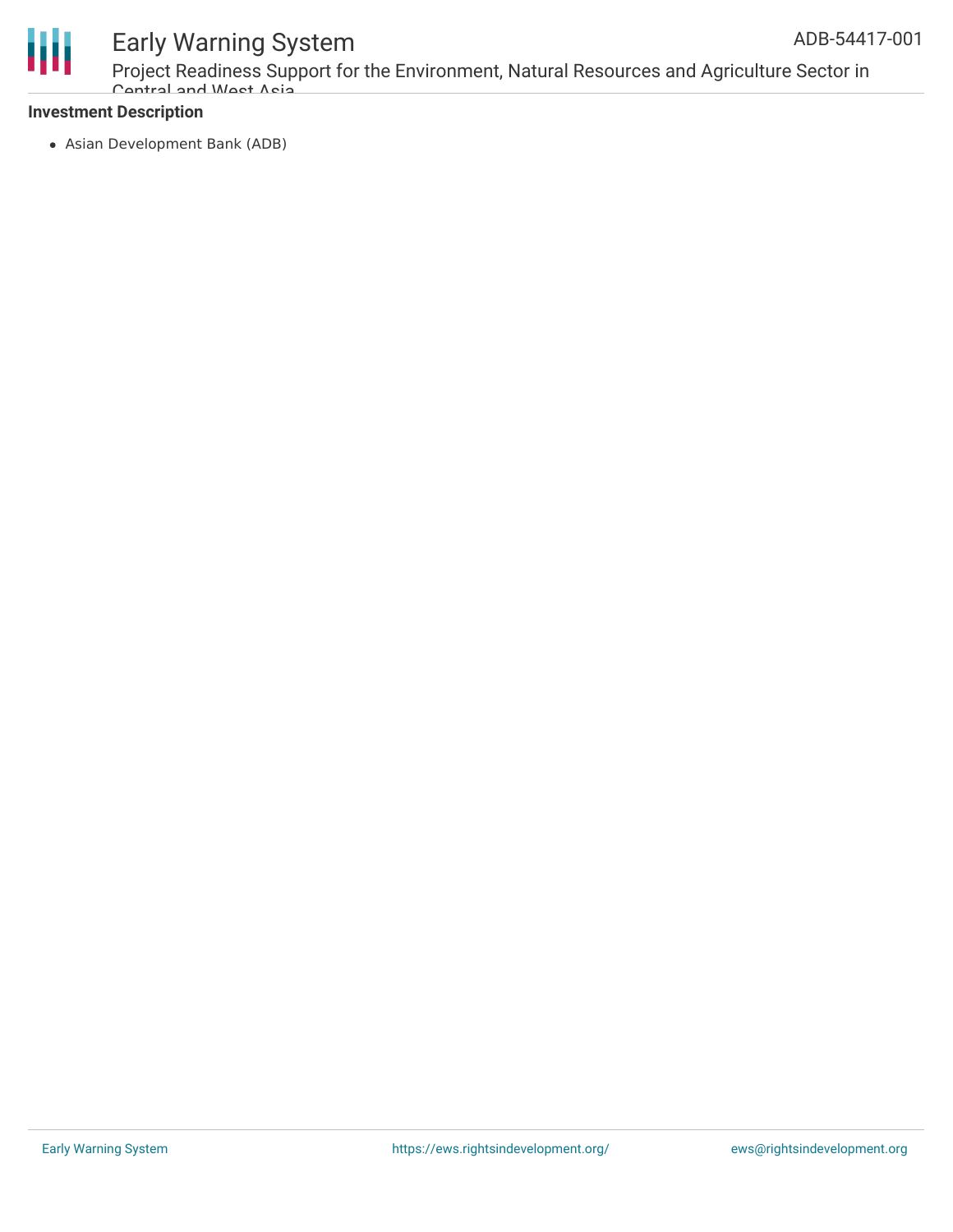

## Early Warning System

Project Readiness Support for the Environment, Natural Resources and Agriculture Sector in Cantral and West Asia

### **Contact Information**

ADB

Totsuka, Natsuko (Project Officer)

Project contacts not available at the time of disclosure.

### ACCESS TO INFORMATION

You can submit an information request for project information at: https://www.adb.org/forms/request-information-form

ADB has a two-stage appeals process for requesters who believe that ADB has denied their request for information in violation of its Access to Information Policy. You can learn more about filing an appeal at: https://www.adb.org/site/disclosure/appeals

### ACCOUNTABILITY MECHANISM OF ADB

The Accountability Mechanism is an independent complaint mechanism and fact-finding body for people who believe they are likely to be, or have been, adversely affected by an Asian Development Bank-financed project. If you submit a complaint to the Accountability Mechanism, they may investigate to assess whether the Asian Development Bank is following its own policies and procedures for preventing harm to people or the environment. You can learn more about the Accountability Mechanism and how to file a complaint at: http://www.adb.org/site/accountability-mechanism/main.